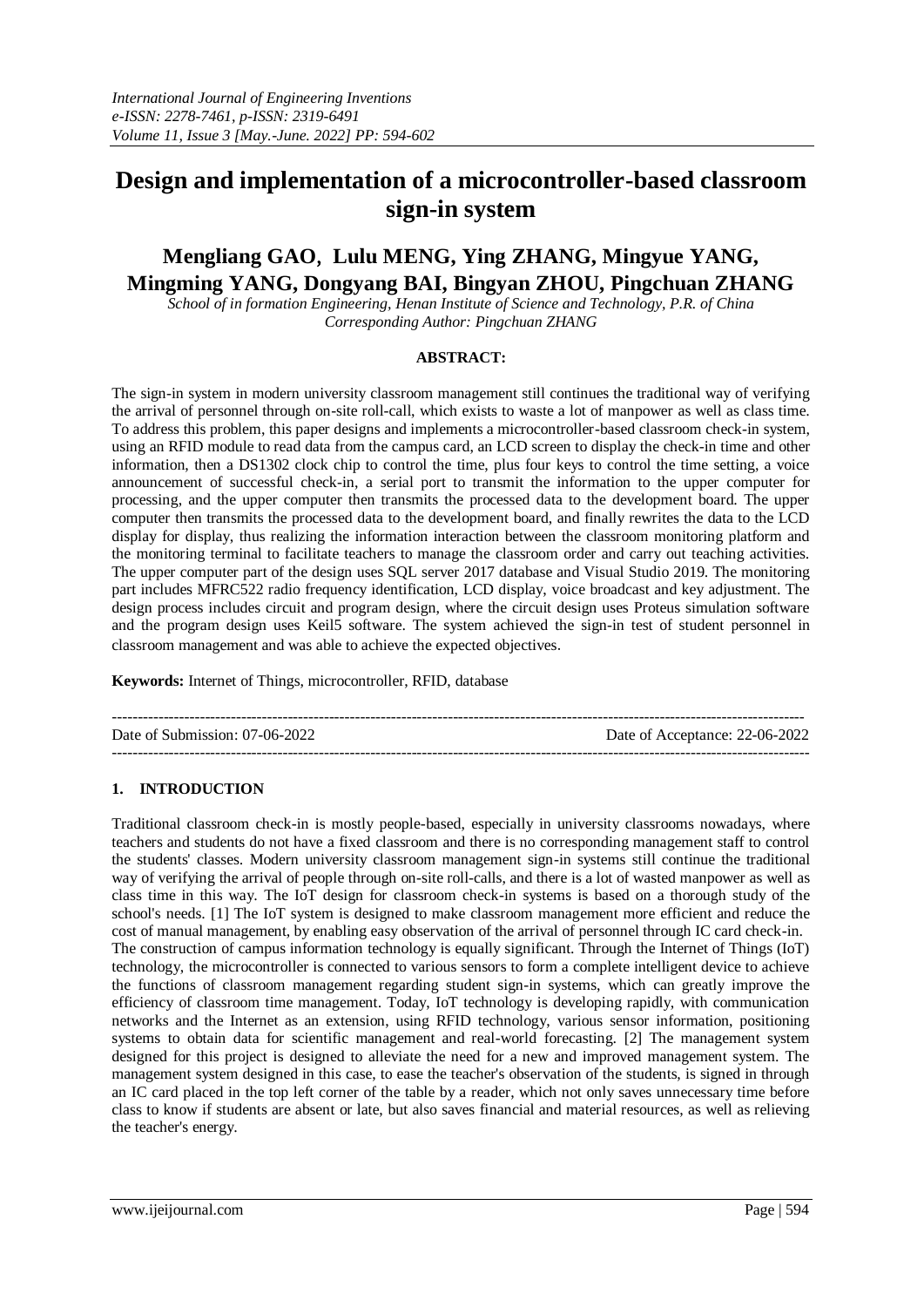## **2. OVERALL SYSTEM DESIGN**

The microcontroller-based classroom sign-in system consists of two main parts: the lower computer and the upper computer. On each desktop in the classroom, there is a card reader device, which reads the card through the card reader operation, collects the student information, sends the data to the upper computer using serial communication, and the system automatically analyses the data to provide a viewing service for the teacher. The system is designed in two main parts: firstly, the hardware design, using various IoT modules to extend the STC15F2K60S2 MCU development board to meet the monitoring requirements; secondly, the upper computer design, which mainly processes the data collected by the lower computer, and finally displays the results to the teacher for viewing and management of student information[3] The second is the design of the upper computer, which mainly processes the data collected by the lower computer and finally displays the results to the teacher for viewing and management of student information. Figure 1 shows the overall structure of the system, the lower computer will collect the data transmitted through the serial port to the upper platform, the teacher in the monitoring interface can see the data processed by the upper computer, the collected data is always displayed on the system page, convenient for managers to manage the classroom.

The workflow of the system: students sign in by swiping the card, the card reader reads the information in the card, then the microcontroller control chip processes the student information and sends it to the upper computer through the serial port, the upper computer first decrypts the data, then compares the collected data with the information in the database, after the information is correct, the upper computer interface will display the student sign-in information and transmit it to the lower computer through the data line. After the information has been correctly compared, the upper computer interface will display the student sign-in information and transmit it to the lower computer via the data line, and finally the LCD display above the lower computer will display the student sign-in time and other information, while the JQ8900 voice module will broadcast the successful sign-in. The whole system simulates the whole classroom check-in system in a simple and convenient way and realizes its check-in function.



**Figure 1 Overall system structure**

## **3. CIRCUIT DESIGN**

## (1) Microcontroller minimum system

This design uses this design STC12C5A60S2 microcontroller, compared with other microcontrollers, the microcontroller has strong anti-interference, high integration and fast processing speed, etc., there are many peripheral functions concentrated in the microcontroller, build peripheral circuit is convenient and simple [4] The schematic diagram is shown in Figure 2.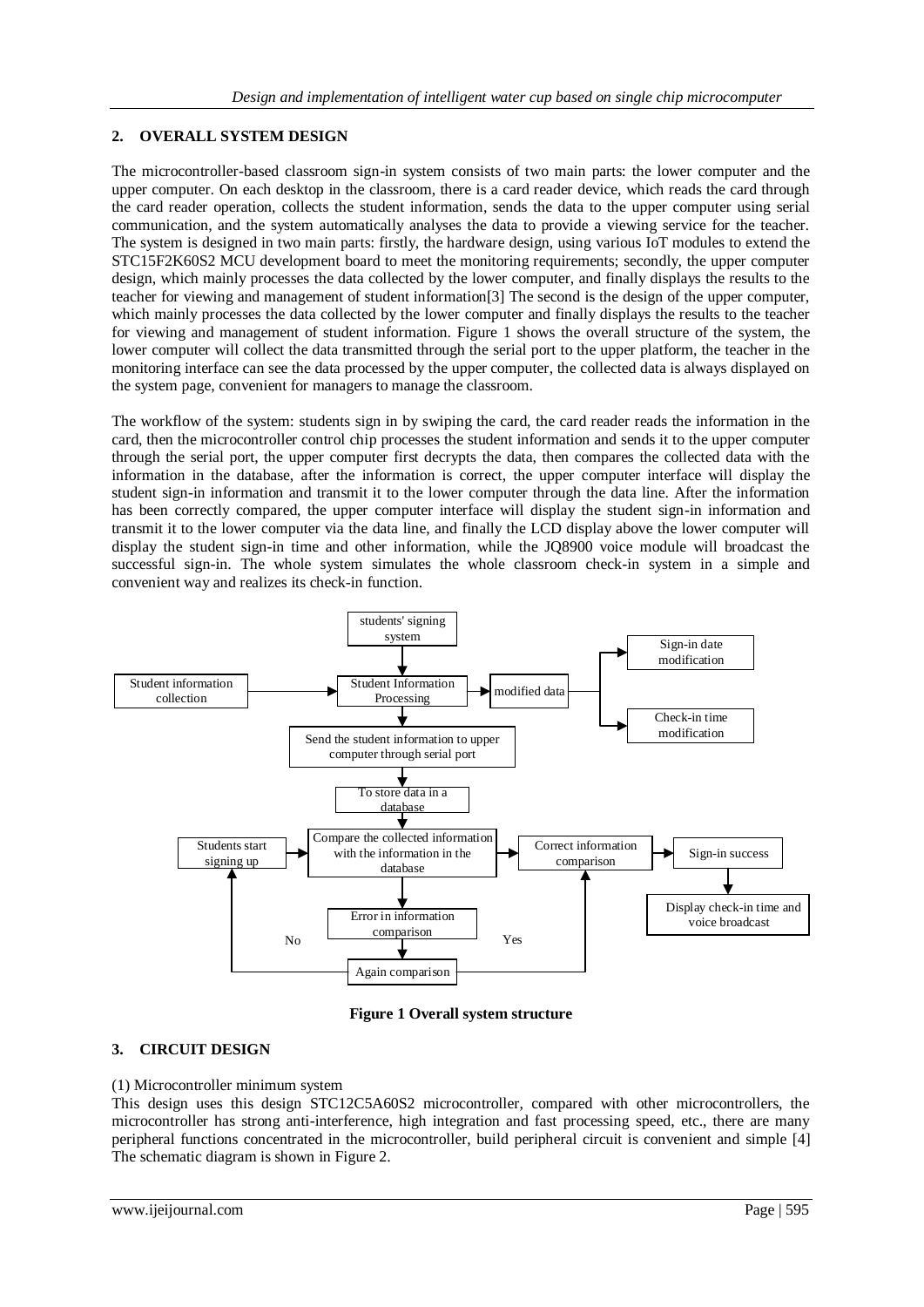

**Figure 2 Microcontroller minimum system**

## (2) Data acquisition circuit

This design uses the MFRC522 RF acquisition[5] module to carry out the reading of the IC card, RFID physical diagram as shown in Figure 3 using serial communication with the CPU for information exchange[6] The RFID uses 3.3V power supply, when the reader reads the card, the RFID will be input and output through MISO and MOSI, IRQ is the interrupt request, SCK is the IIC clock, SDK is the IID data, RST is the reset pin, active high, the RFID module circuit design is shown in Figure 4. When the RFID-RC522 reads the information from the ID card it sends it to the operator via the serial port for information processing.



**Figure. 3 Power supply circuit Figure 4 RFID circui**t



## (3) DS1302 clock circuit

The DS1302 clock is shown in Figure 5 and consists of the DS1302 chip, crystal and two ceramic capacitors, of which CE, IO and SLK are connected to the P2.1 to P2.3 interfaces of the microcontroller.[7] The basic circuit of the DS1302 chip is shown in Figure 6, where the clock circuit adopts a unique power supply mode, so that VCC2 can be replaced in time when the main power supply fails to ensure that the time and date data will not be lost, I/O is the data input and output pins for data transmission, X2 is a 32.768KHz crystal to provide the clock source; SLK is the clock signal; C1 and C2 are 10P capacitors to enhance the stability of the signal transmission[8] The X2 is a 32.768KHz crystal to provide the clock source; SLK is the clock signal; C1 and C2 are 10P capacitors to enhance the stability of signal transmission.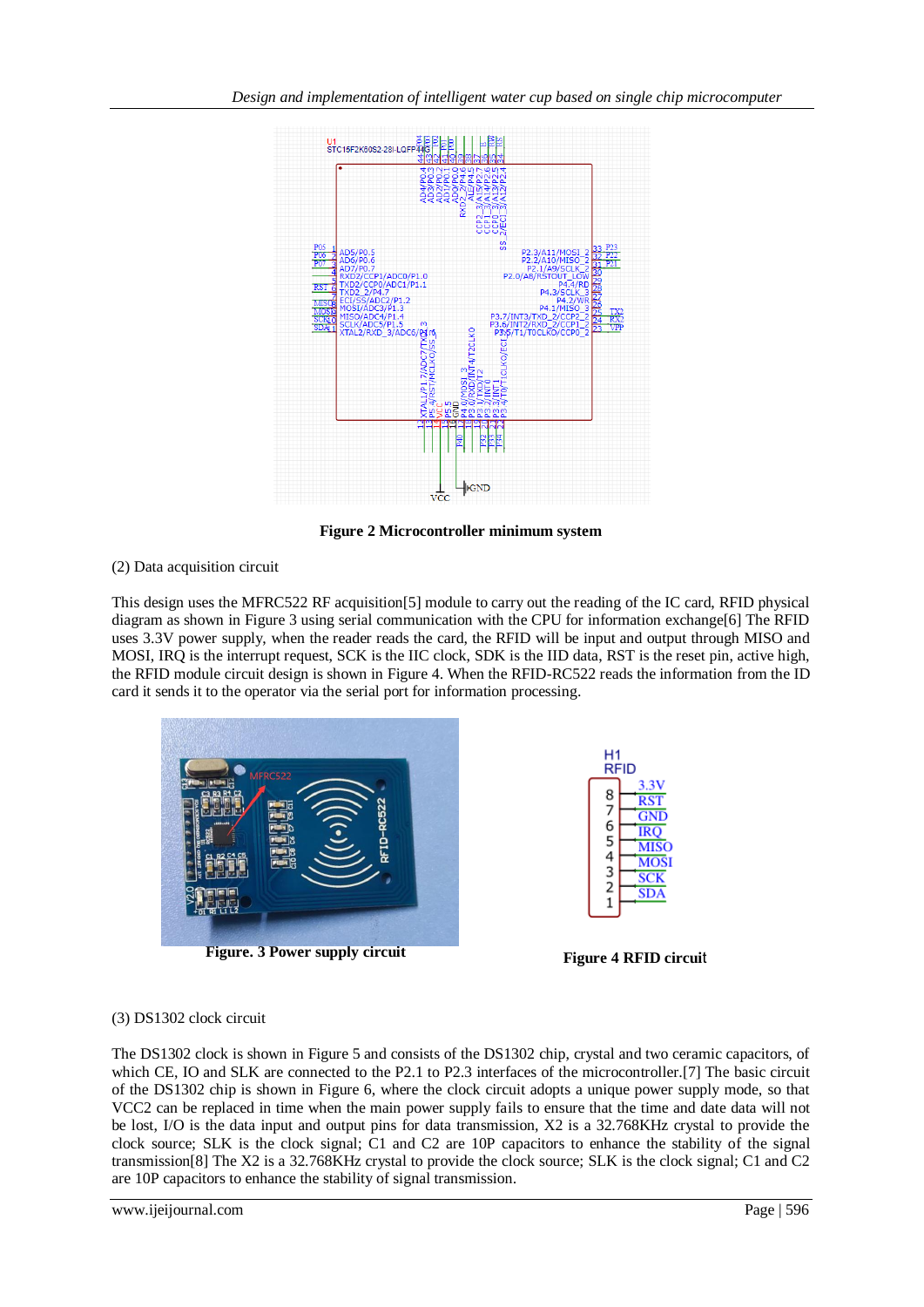



## (4) Voice circuits

The voice module is mainly composed of JQ8900 chip and flash, using TTL level of 3.3V, a 16-bit MCU is integrated inside, there is a one-wire serial communication protocol, two-wire serial communication and key triggering, this design uses a one-wire serial communication protocol, the guide code delay uses 4MS delay, through the software designed program to convert the voice text into MP3 voice format, broadcast The successful sound of the sign-in can be captured by an oscilloscope waveform[10] The successful sound of the broadcast can be captured by an oscilloscope, as shown in Figure 7. The design uses VPP as a one-wire serial port, VCC and GND for power and ground respectively, other interfaces are in a suspended state, SPK+ and SPK- are connected to the pins opposite the speaker, used to control the sound level. The voice module circuit is shown in Figure 8.



**Figure. 7 Voice over diagram**



**Figure 8 Voice module circuit**

## **4. PROGRAMMING**

(1) Main program design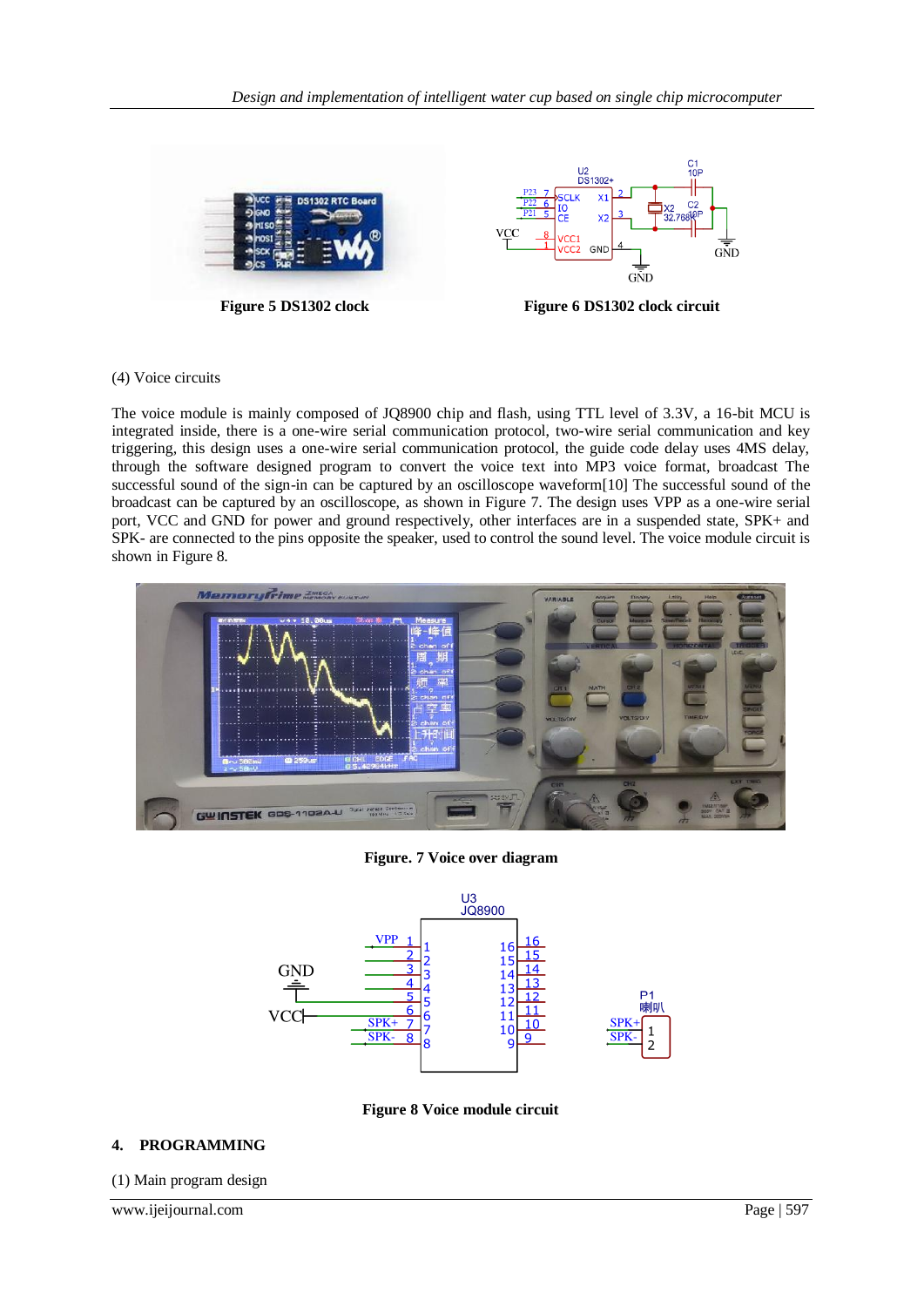The main program is the core of the whole program, firstly the initialization operation, secondly there will be a loop in the main program, which is used to keep the microcontroller powered on after working, the main program main.c will call "ds1302.c", "JQ8900.c ", "lcd12864.c", "URAT.c" to get the data acquisition, "display time() " and "display card()" to achieve the display of data, the program in the loop can be delayed to execute, SLOW each time added to 5 to execute once to get the card number and get the time function, the main program flow chart is shown in Figure 9.



**Figure. 9 Flow charts of the main program**

(2) Serial communication subroutine design

In this design, the data is transmitted between the host computer and the monitoring end through the serial port. The steps of UART serial communication transmission are to send UART to receive data from the data bus; to add the start bit, parity bit and stop bit to the data frame of UART; to decode the data and sample the data line, UART will turn serial back to parallel again and transmit it to the data bus of the receiving end. [11]. Set the baud rate of communication at 4800bps and the frequency at 11.0592MHz. The flow of the serial communication subroutine is shown in Figure 10.

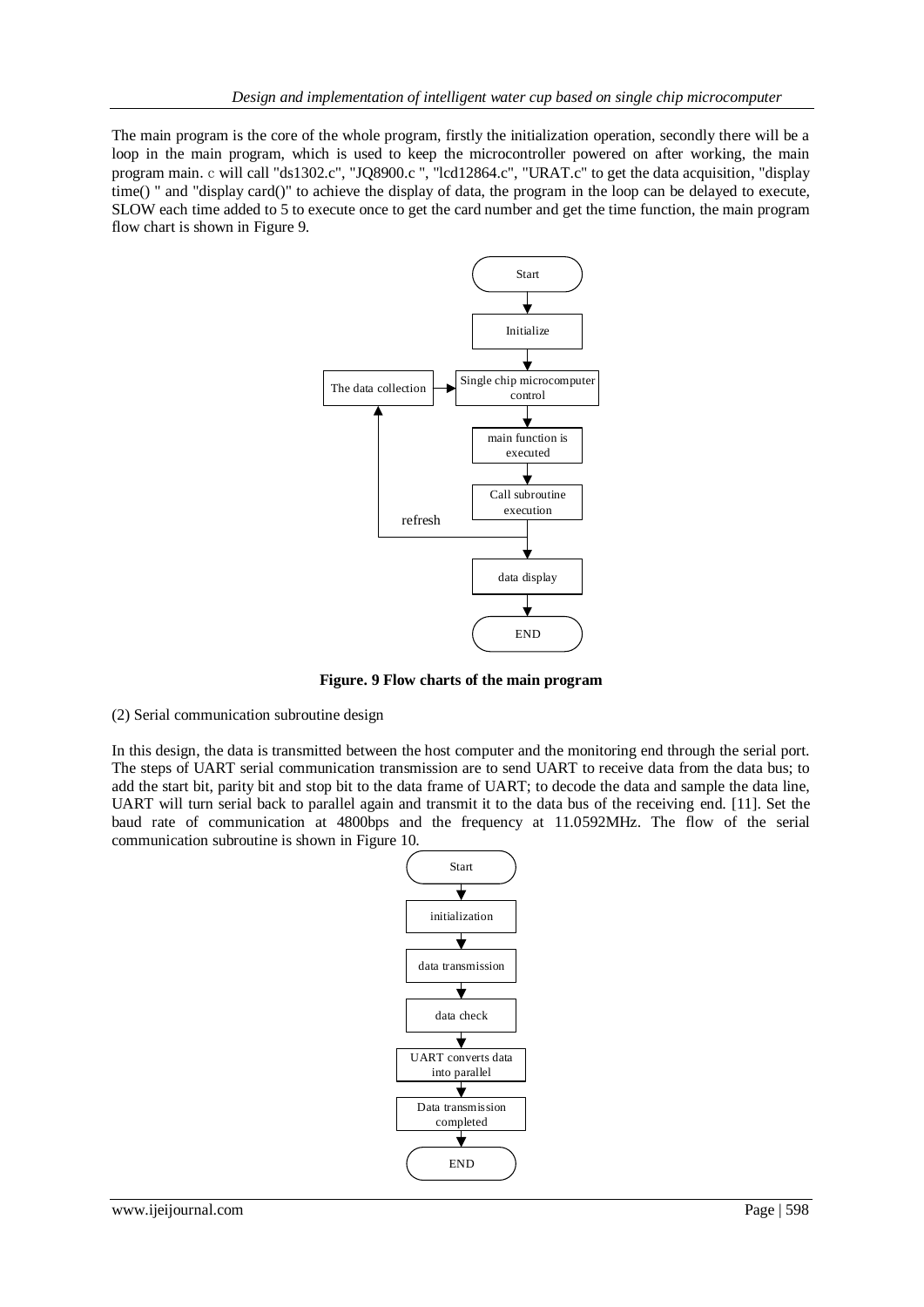## **Figure 10 Flow chart of the serial communication subroutine**

#### (3) Data acquisition subroutine design

Data acquisition is completed by the MFRC522, which first performs an initialization operation to prevent residual data from interfering with the next IC card acquisition. The RC522 then performs the card search operation, which includes anti-collision detection of the card number sequence, clearing the register values in the RC522, transferring the data between the RFID and ISO cards, then receiving the data in the cards, reading the data in the timer interrupt service function, and converting the signal into binary code through A/D conversion, and then transmitting the encoded data to the microcontroller[12] The data is then transferred to the microcontroller, stored in memory and displayed on the LCD via the controller. The flow chart of the data acquisition subroutine is shown in Figure 11.



**Figure 11 Flow chart of the data acquisition subroutine**

## **5. SYSTEM TESTING AND RESULTS**

## (1) Testing of data acquisition functions

The function of the lower computer is to collect the date, time, name and student number of the student and upload it to the upper computer through the serial port. The information collected is compared with the data in the database to confirm whether the data collected is correct or not, and if the information collected is correct it is displayed on the display.

This test was conducted on the data in a secondary conversion manner, encrypting the data before and after to ensure the accuracy of the source data. Data is collected at regular intervals, with a set interval of 5 seconds, and the data collection test diagram is shown in Figure 12. Through the RFID module test, the card reading operation is carried out and the data display student information changes. Through different tests of the card, the information collected will be different and the binary code displayed will be different, the upper computer forms the corresponding text by decrypting the binary data to achieve the effect of displaying information on the LCD screen.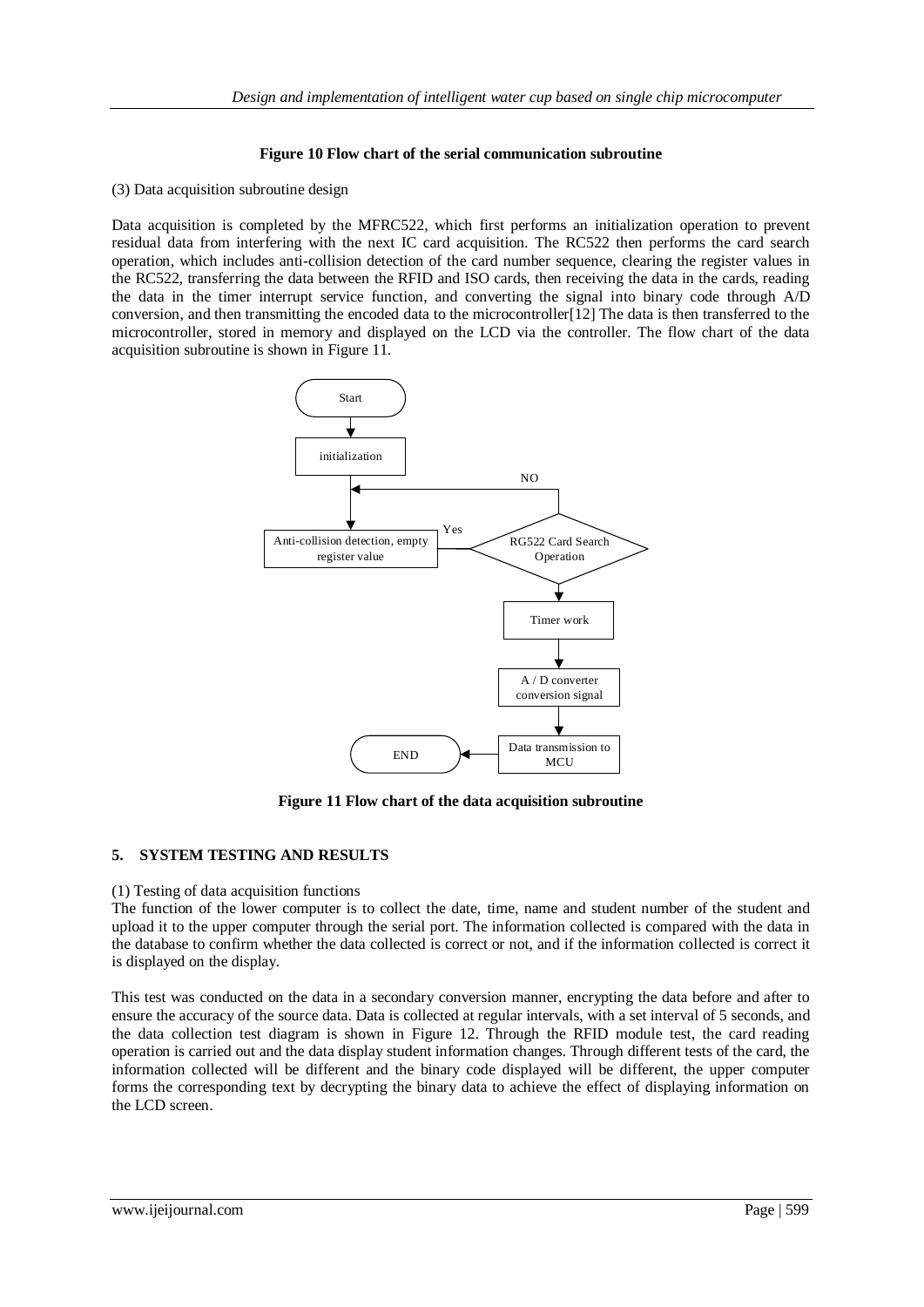|                                             | Ar Anxin serial debugging assistant |                                                       |  |                                                          | $\Box$<br>$\times$ |
|---------------------------------------------|-------------------------------------|-------------------------------------------------------|--|----------------------------------------------------------|--------------------|
| V1:2.3. Www.sittinker.commeccive            |                                     | Thehistoncal<br>record                                |  | Thetestmore                                              |                    |
| 41, 20, 18, 03, 28, 42                      | r.                                  | Ai-Thinker                                            |  | string<br><b>HEX</b>                                     | send               |
|                                             |                                     |                                                       |  | D 01 02 03                                               | $\,1$              |
|                                             |                                     |                                                       |  | D 55 56 57                                               | $\overline{2}$     |
|                                             |                                     |                                                       |  |                                                          | 3                  |
|                                             |                                     |                                                       |  | Е                                                        | $\overline{4}$     |
|                                             |                                     |                                                       |  |                                                          | 5                  |
|                                             |                                     |                                                       |  |                                                          | 6                  |
|                                             |                                     |                                                       |  |                                                          | $\overline{7}$     |
|                                             |                                     |                                                       |  |                                                          |                    |
|                                             |                                     |                                                       |  |                                                          | 9                  |
|                                             |                                     |                                                       |  |                                                          | 10                 |
|                                             |                                     |                                                       |  |                                                          | 11                 |
|                                             |                                     |                                                       |  |                                                          | $\div$<br>ms       |
|                                             | $\omega$                            | e                                                     |  | Save the     loaded                                      | reset              |
| A serial port COM3                          |                                     |                                                       |  | Time to empty the receive   mouth HEX display   run mode | Hidden panel       |
| Close a serial port<br>4800 baud rates<br>٠ |                                     | Mouth word wrap   download mode<br>Save the receiving |  | Hidden history                                           |                    |
| Data bits 8                                 |                                     |                                                       |  |                                                          |                    |
|                                             |                                     | Ms/new line HEX Input port format                     |  |                                                          |                    |
|                                             |                                     |                                                       |  |                                                          |                    |
| Check digit None<br>Stop bit One            | The port periodically sends 1000    | 41, 20, 18, 01, 10, 42                                |  |                                                          |                    |

**Figure 12 Data acquisition test chart**

## (2) Upper platform Testing

The interface of the upper platform is shown in Figure 13. After successful login the system can see the functional modules of the system overview: firstly, the topmost data display section, the middle position is the selection of serial port number and bit rate, the lower end is the detection of serial port, closing of serial port, start of sign-in, end of sign-in and viewing of unsigned persons.

| Form1 |                                     |                                                    |
|-------|-------------------------------------|----------------------------------------------------|
|       |                                     |                                                    |
|       | Serial no.<br><b>Baud rate</b>      | $\checkmark$                                       |
|       | Testing a serial port<br>To sign in | Open the serial port<br>The end of the sign<br>in. |
|       | Check for people who don't show up  |                                                    |

#### **Figure 13 Upper computer monitoring platform**

(3) Terminal management and acquisition functions Testing

Access to the terminal management interface can change the operation of all student information, including ID, Name, time view, above this data through the RFID module, serial module and database connection for data collection, upload, display to the terminal monitoring platform. The terminal management platform interface is shown in Figure 14.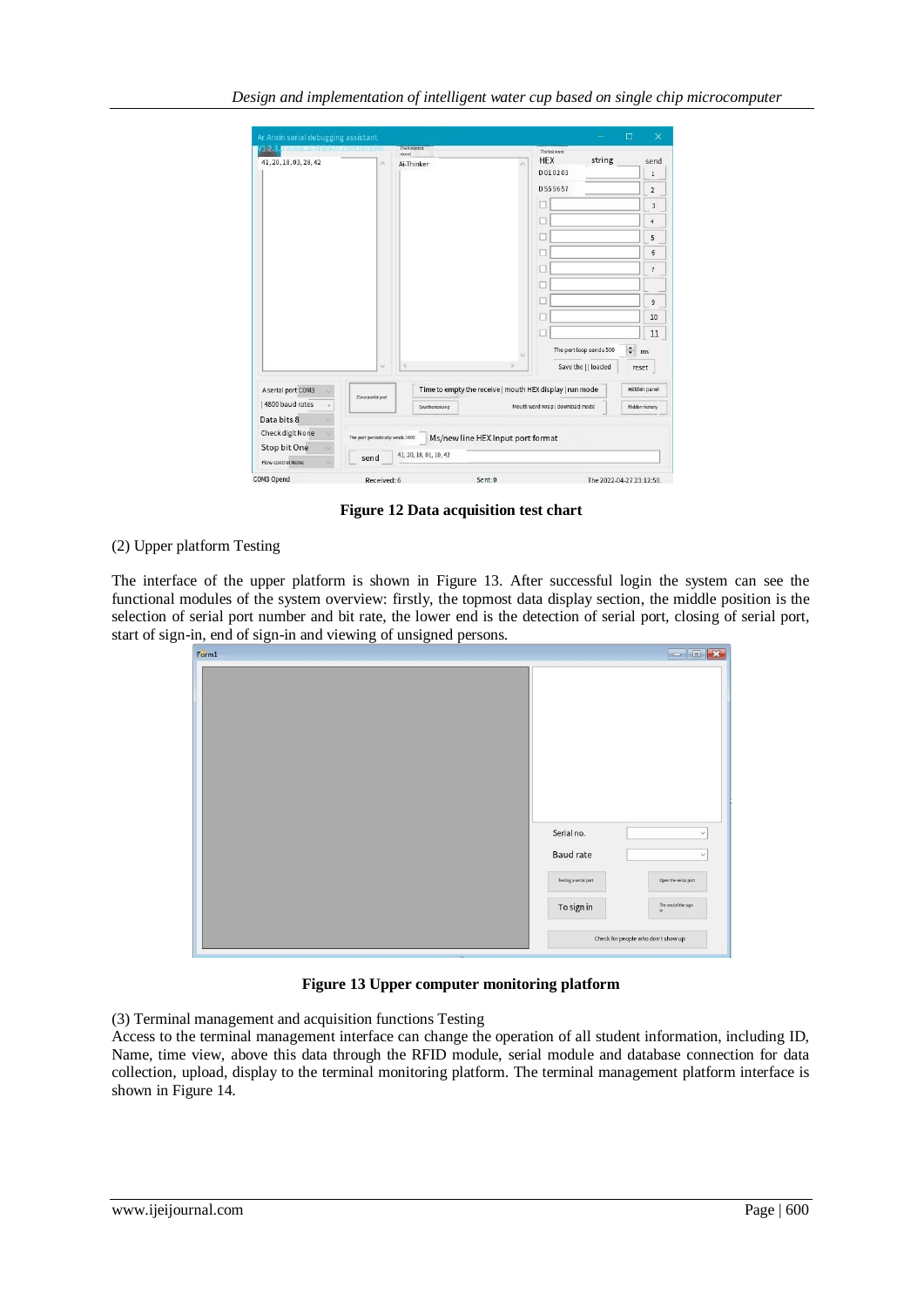| $\sf ID$ | Name Li Si       | time  | In the<br>spring | 37 |                       |                        |                              |
|----------|------------------|-------|------------------|----|-----------------------|------------------------|------------------------------|
| 20180110 | Zhang Wu         | 03:00 |                  |    |                       |                        |                              |
| 20180328 | Gao<br>Mengliang | 04:03 |                  |    |                       |                        |                              |
| 20180220 |                  | 04:03 |                  |    |                       |                        |                              |
|          |                  |       |                  |    |                       |                        |                              |
|          |                  |       |                  |    |                       |                        |                              |
|          |                  |       |                  |    |                       |                        |                              |
|          |                  |       |                  |    |                       |                        |                              |
|          |                  |       |                  |    |                       |                        |                              |
|          |                  |       |                  |    |                       |                        |                              |
|          |                  |       |                  |    |                       |                        |                              |
|          |                  |       |                  |    | Serial no.            |                        |                              |
|          |                  |       |                  |    | Baud rate             |                        |                              |
|          |                  |       |                  |    | Testing a serial port | Open the serial port   | $\checkmark$<br>$\checkmark$ |
|          |                  |       |                  |    | To sign in            | The end of the sign in |                              |

**Figure 14 Management interface of the upper computer monitoring platform**

## (4) Persons not signed in testing

This function focuses on the number of students arriving in the classroom, including information on non-sign-in personnel, and there is a window to view non-sign-in personnel on the PC interface, so click on the button to view the number of non-sign-in personnel and details of non-sign-in personnel, as shown in Figure 15.

| Student ID:20180328 Student name: Zhang Wu Check-in time:04:03<br>ID<br>card<br>time<br>Yame<br>Student ID:20180328 Student name: Zhang Wu Check-in time:04:03<br>20180110<br> 03:00<br>si<br>Student ID:20180220 Student name: Gao Mengliang check-in time:04:03<br>٠ |              |
|------------------------------------------------------------------------------------------------------------------------------------------------------------------------------------------------------------------------------------------------------------------------|--------------|
|                                                                                                                                                                                                                                                                        |              |
|                                                                                                                                                                                                                                                                        |              |
|                                                                                                                                                                                                                                                                        |              |
|                                                                                                                                                                                                                                                                        |              |
|                                                                                                                                                                                                                                                                        |              |
|                                                                                                                                                                                                                                                                        |              |
| Serial no.<br>COM3                                                                                                                                                                                                                                                     | $\checkmark$ |
| Baud rate<br>4800                                                                                                                                                                                                                                                      | $\checkmark$ |
| Testing a serial port<br>Close a serial port                                                                                                                                                                                                                           |              |
| The end of the sign<br>To sign in<br>in                                                                                                                                                                                                                                |              |
| Check for people who don't show up<br>$\hat{\textbf{C}}$<br>$\,$                                                                                                                                                                                                       |              |

**Figure 15 Non-sign-in person**

## **6. CONCLUSION**

This paper designs a microcontroller-based classroom check-in system. After circuit design, programming and system testing, the function of this check-in is achieved and the set objectives are met. The design uses a microcontroller as the hardware chip, with the clock module, LCD module and voice module working together, students can easily sign in according to their cards, collect information through RFID and connect to the host computer via USB cable, which then displays the data on the monitoring platform by connecting to the database so that the teacher can observe the number of students arriving in the classroom. The system has proven to be stable and effective in solving the problem of time and manpower wastage due to roll-call during classes and improving the efficiency of classroom management.

## **7. REFRENCES**